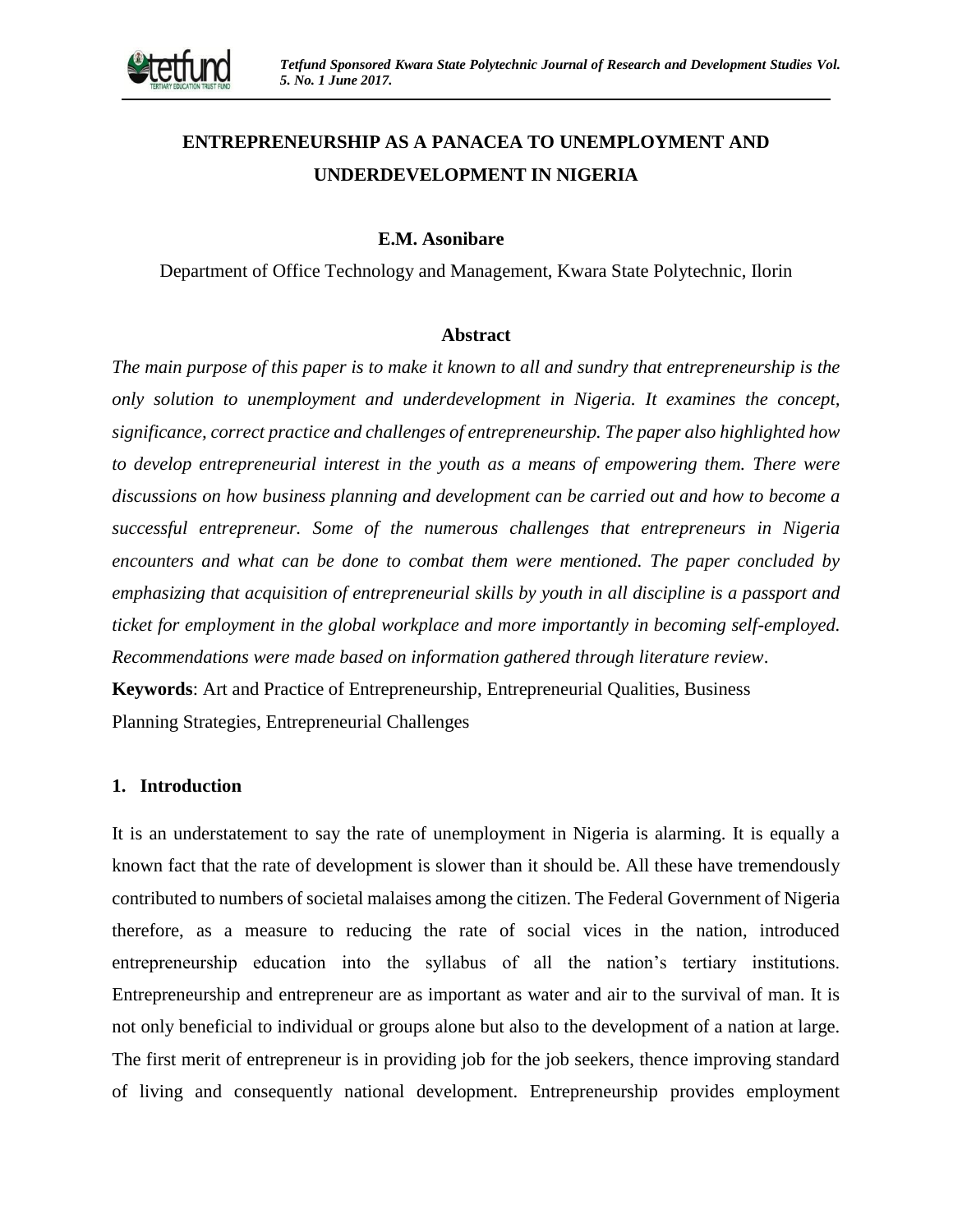

opportunities for individuals or groups of individuals who are ready to discover and develop their potential skills, thereby making them to be self-employed and job creators. It satisfies human wants, since human beings, desire nothing but goods and services which make life comfortable and worth living. Entrepreneurship can never lack patronage. It creates income for the government, as all business enterprises, directly or indirectly pay tax which is to be utilized to develop other sectors of the economy. It supports the establishment and growth of large scale industries and factories, as the products of the primary production can still be processed to produce finished goods. Unemployment and underdevelopment can be effectively combated through the engagement of entrepreneurship.

#### **2. Basic Concepts**

Entrepreneurship is the practice in which a person utilizes his or her mental, financial, land, labor and organization to establish a business. Such a person is called an enterprise or an entrepreneur. The business established are classified into manufacturing, food and recreation, catering and hotel services, retailing and wholesaling and other services so numerous to mention. An entrepreneur is a service or goods provider and manufacturer. Entrepreneurship is being encouraged in Nigeria through training, re-training and provision of loan schemes. It is included in the curriculum of all tertiary institutions Students whose training are practically oriented are being trained to produce goods or to set up their own business or enterprise.

Oxford Advance Learner's Dictionary (2008) describes an entrepreneur as "a person who takes risk by starting or running business, especially when taking financial risk is involved". Enterprise, as its name implies, is any venture (business) in which entrepreneur invests. Such investments are actualized by an individual, or groups, the public or the government becoming a business owner. Enterprise can be defined as an idea which is transformed into a plan and satisfactorily implemented to fetch an income in return. An entrepreneur is seen as a person with high aptitude in pioneering change and possessing characteristics found in only a small fraction of the population. On the other extreme definition, anyone who works for himself is considered to be an entrepreneur. Quick MBA (2010) confirms that the word entrepreneur emanates out of the French word entrepredre which means to undertake or to start a business. Entrepreneur is differently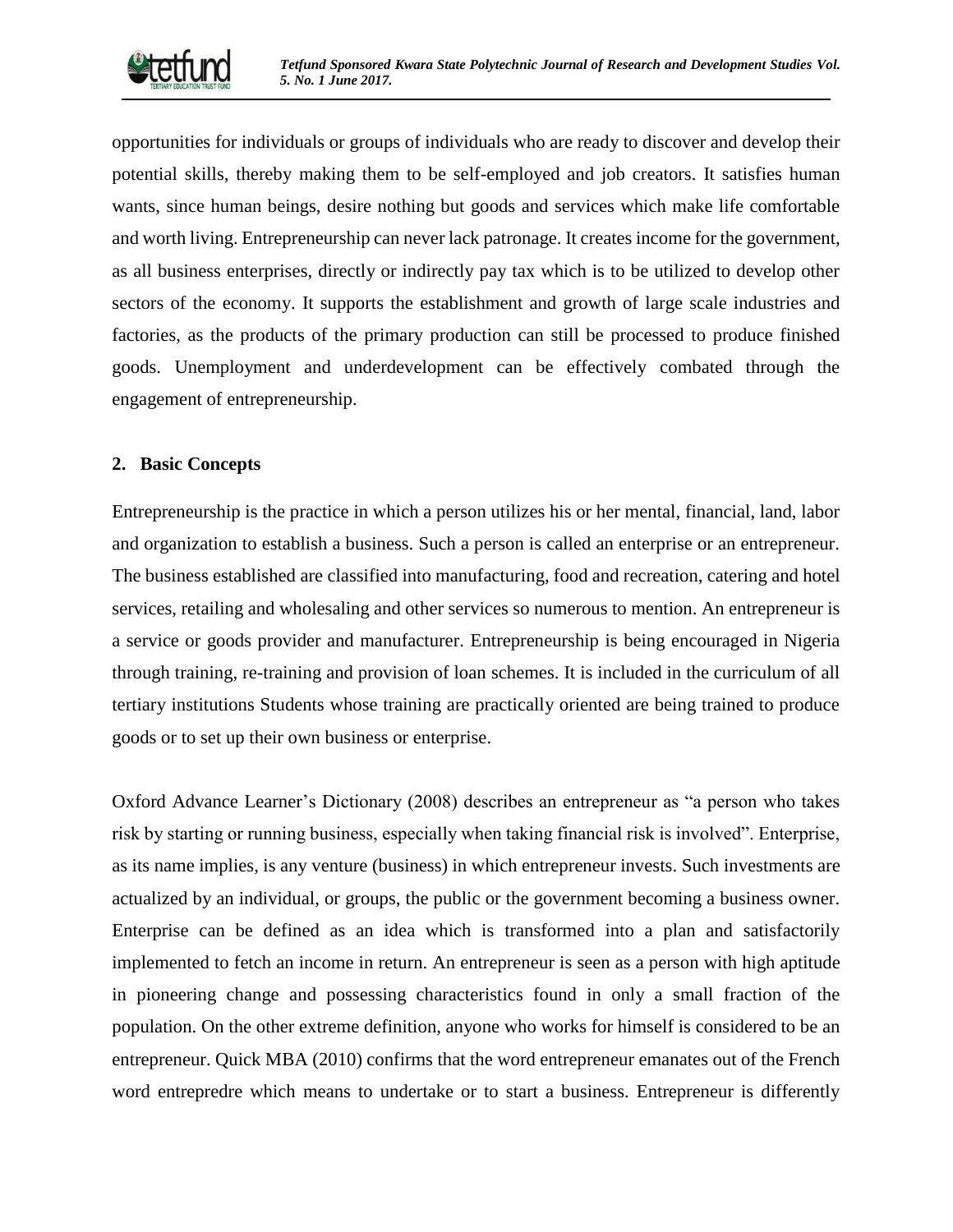

viewed to be someone who takes initiative, organizes and re-organizes social and economic mechanisms; turns resources and situations to practical account and accepts risks. Entrepreneurship is a micro-economic act of undertaking an innovation aimed to combine the innovation with finance and business to produce goods and services. The innovation could be within an existing organization or a new business aimed to produce goods and services (benefits and advantages.com/tag/benefits of entreprenuer).

In economics, entrepreneurship is regarded to be a factor of production, others being land, labor, natural resources, and capital. Collins (2006) defines entrepreneur as: "A man who bears uncertainty, thrive out on his own, and through nature with devotion to duty and singleness of purpose. He is someone who creates a business and is involved in industrial activity where none existed before". Traditionally, an entrepreneur has been defined as "a person who organizes and manages any enterprise, especially a business, usually with considerable initiative and risk" (dictionaryreference.com). Rather than working as an employee, an entrepreneur runs a small business and assumes all the risk and reward of a given business venture, idea, or good or service offered for sale. The entrepreneur is commonly seen as a business leader, innovator of new ideas and business processes (investopedia.com). Entrepreneurs tend to be at perceiving new business opportunities and they often exhibit positive biases in their perception (i.e. a bias towards finding new possibilities and seeing unmet market needs) and a pro-risk – taking attitude that makes them more likely to exploit the opportunity (Zhang and Cueto, 2015) "Entrepreneurial spirit is characterized by innovation and risk taking" (businessdictionary.com) While entrepreneurship is often associated with new, small, for profit start-ups, entrepreneurial behavior can be seen in small, medium and large-sized firms, new and established firms and in for profit and not for profit organization, including voluntary sector groups, charitable organizations and government (Clifford, 2015). An entrepreneur is typically in control of a commercial undertaking, directing the factors of production, the human, financial and material resources that are required to exploit a business opportunity. They act as manager who oversees the launch and growth of an enterprise. The entrepreneur is thus seen as the prime initiator of all activities in capitalistic system as in Nigeria.

## **3. Entrepreneurial Practices**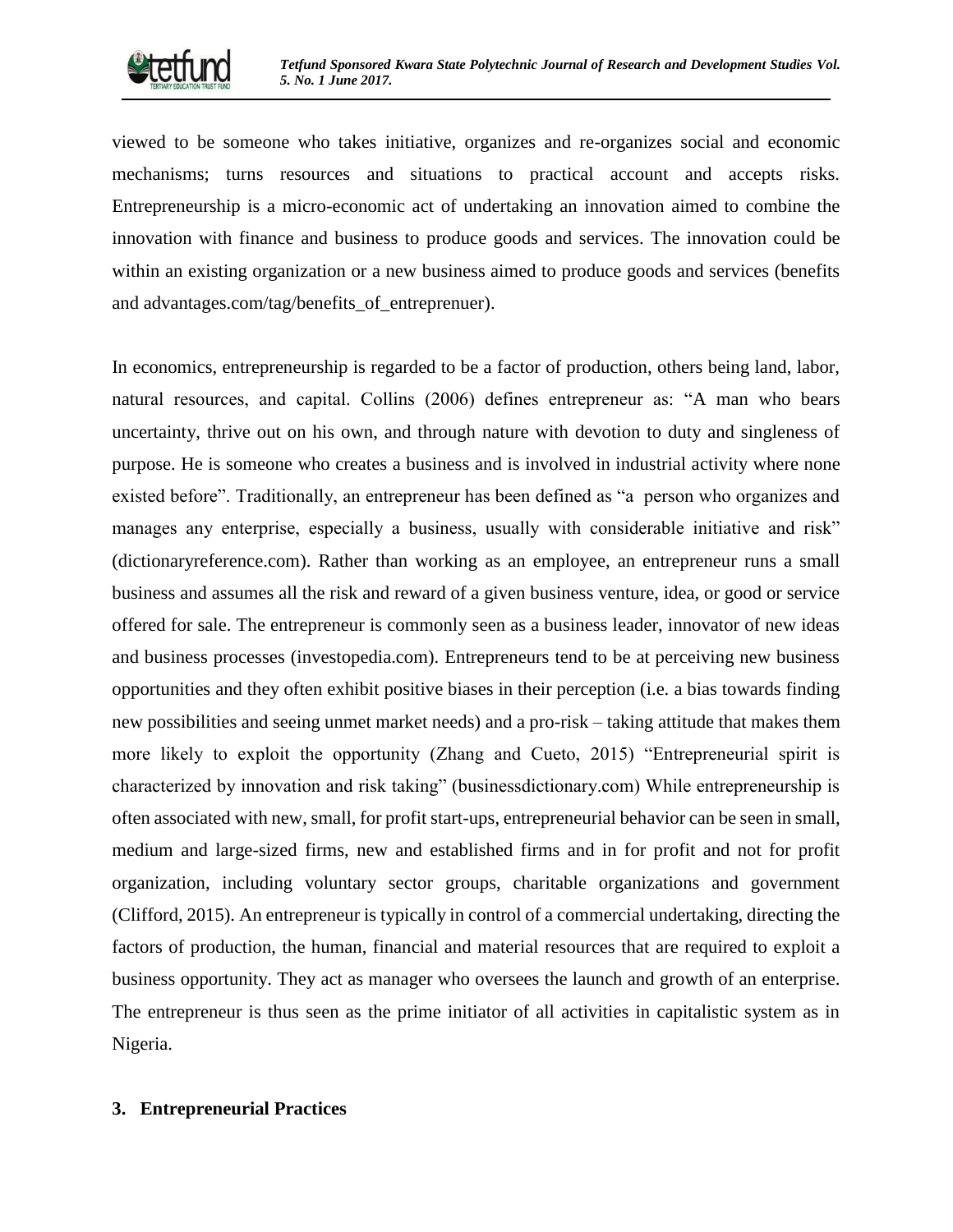

The term "entrepreneur" is often conflicted with the term "small business" or used interchangeably with this term. While most entrepreneurial ventures start out as a small business, not all small businesses are entrepreneurial in the strict sense of the term. Many small businesses are sole proprietor operations consisting solely of the owner, or they have a small number of employees, and many of these small businesses offer an existing product, process or service, and they do not aim at growth. In contrast, entrepreneurial ventures offer an innovative product, process or service, and the entrepreneur typically aims to scale up the company by adding employees, seeking international sales, and so on. Successful entrepreneurs have the ability to lead a business in a positive direction by proper planning, to adapt to changing environments and understand their own strengths and weaknesses (Driessen and Zwart, 2010). The entrepreneur is commonly seen as an innovator, a designer of new ideas and business processes (investoopedia.com, 2016). Management skill and strong team building abilities are often perceived as essential leadership attributes for successful entrepreneur (Tanya, 2012).

A good idea alone is not enough for the success of a business but rather combined with entrepreneurial skills or abilities to produce results which could be sustained. Therefore, it is worth spending sometime evaluating preparedness for entrepreneurship through a great and good business plan to see whether the proposed business is feasible. Running a business is about working with other people. One has to communicate with and satisfy employees, customers, clients, suppliers, stakeholders, investors and more. Ability to communicate with them is critical and crucial to entrepreneurial success. An entrepreneur must be able to answer the questions: Am I competent in both written and oral communication? Am I able to accept what others are suggesting? Do I listen more and talk less or do I talk less and listen more? Do I work well with others on projects and be able to delegate and empower others to get things done? Am I able to encourage and inspire others to follow me and my vision? The more you work with people the better you become deciphering the complexity of human relationships.

Prive (2012) asserted that "entrepreneurs need a well developed set of critical thinking to organize and administer a successful venture". As an entrepreneur, one must be able to find necessary information which supports wise decision on a venture. Further, an entrepreneur must be able to set goals, develop a plan to achieve them and to execute the plan. He must understand the talents,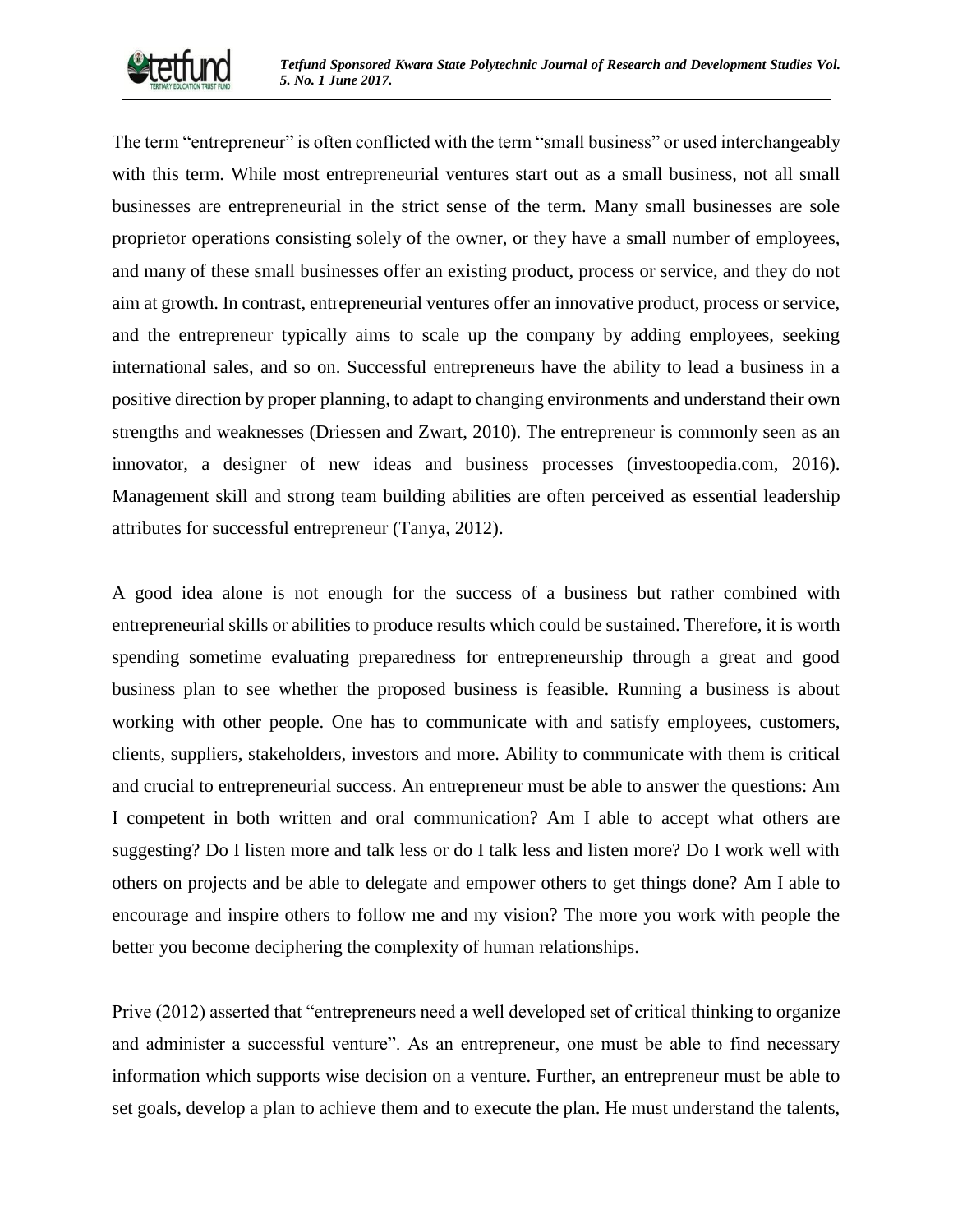

skills, and abilities required to attain the goals. He must be able to coordinate people, to make them efficient and effective. He must be confident in the decision made by the people and act on the decision effectively. An entrepreneur must have the knowledge of how to raise capital, either through friends, relatives, business associates or government and non-governmental agencies who finance Small Business Enterprise. Adequate knowledge of the main functional areas of business (Marketing, Finance, and Operations) is required. Entrepreneur with a hero personality possess an incredible will power. A healer entrepreneur provides nurture and harmony to his business. Therefore, would be entrepreneur should endeavor to understand his personality trait(s) and utilize them in the best positive ways. His personality trait(s) should be a major factor in determining his business choice.

## **4. Business Planning and Development**

Entrepreneurs are often presented as heroic individuals identified to be persons who master the odds stacked against them. They usually single handedly overcome barriers by sheer force of their personality. They manage to change what exists and offer the customers something better and different from what they really want all along. The reality is that, while larger numbers of new small businesses are being started, a fraction of them will flourish as substantial enterprises. Many will collapse after a few years they had started, as vision gradually fades out. However, enterprises are not supposed to collapse but to grow steadily and magnificently. The following strategies are employed to make great records.

First and foremost, an entrepreneur must not be misled by wishful thinking which is similar to intuition. No one is immune to failure. Success equally beckons to prepared mind. An entrepreneur puts his thinking cap on often and does not lose the initiative. He has a vision around him to attain a mission. He identifies direction and unleashes power. He is all about being so clear of the enterprise and being committed to its significance. He is sure of his ability too to achieve success, since he is capable of making unquestionable decision despite hindrance. He is all about forging ahead to a place and being determined to arrive there at a planned time.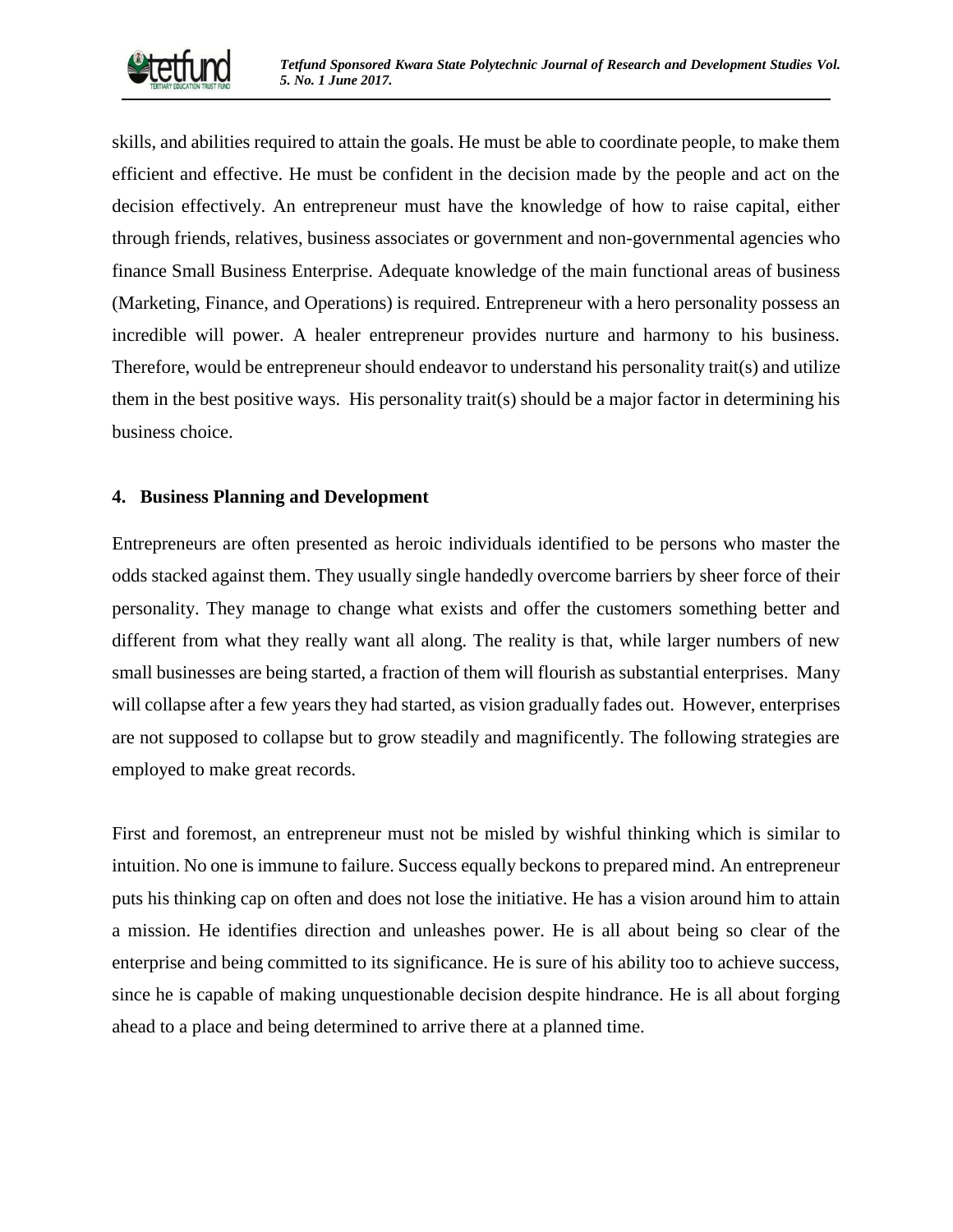

Purpose simply implies understanding what the business is all about and why it exists in the first instance. It implies understanding what business enterprise is all about in directing those involved to focus efforts in support of it. Driessen and Zwart (2010) reported that "good mission statements include a clear statement of purpose". Unfortunately, the term mission is so overused with so many different meanings. Thus, understanding what business enterprise is really all about is significantly required by everyone. Such understanding affects what products and services are provided, how they are produced and even how the company's receptionist answers calls. The moment an entrepreneur plunges to invest in any business, he must stop reasoning as a lay man. Clifford (2016) therefore advices "If you are still convinced that the entrepreneurial life is for you, then you can't do better than to follow the single advice of super, entrepreneur meshulam riklish in Johnson (2007) whose counsel is 'be stupid, be crazy, be naïve, and be lazy'." He further explains "Be stupid enough to think what you want is attainable, be crazy enough to give every bit of your energy to what you want to attain…. Crazy enough not to stop when people throw stones at you (a moving target is harder to hit), be naïve enough to understand that you can't take it all with you, so, share with others as you go along. Be lazy enough to find someone else to do the work. You must have time to sit back and think".

Once decision is made to invest, the next step is to decide on what service to provide to earn a nice profit. An entrepreneur must develop a positive attitude towards failure. Failure is bound to occur as nothing is ever simple as it seems'. So, totally avoiding failure means doing nothing. The trouble with doing nothing is that, while an entrepreneur avoids, failure, he also avoids victory and success. To build the culture of success, an entrepreneur must know how to deal with failure and how to turn failure into fertilizer. To handle failure, one must possess the capability and ability to handle fear. If one deals with fears ahead of time, one can then prevent failures or, at least, be able to deal with problems in a positive way. An entrepreneur must appreciate the fact that capability to adapt is everything. He must learn lessons from difficult and destructive encounters and failures. He must strive not to repeat the situations again as far as practicable.

A good entrepreneur should be gainfully innovative. Innovation is the specific instrument of entrepreneurship. It is the act that endows resources with a new capacity to create wealth. Innovation, indeed, creates a resource. There is no such thing as 'there is no resource until man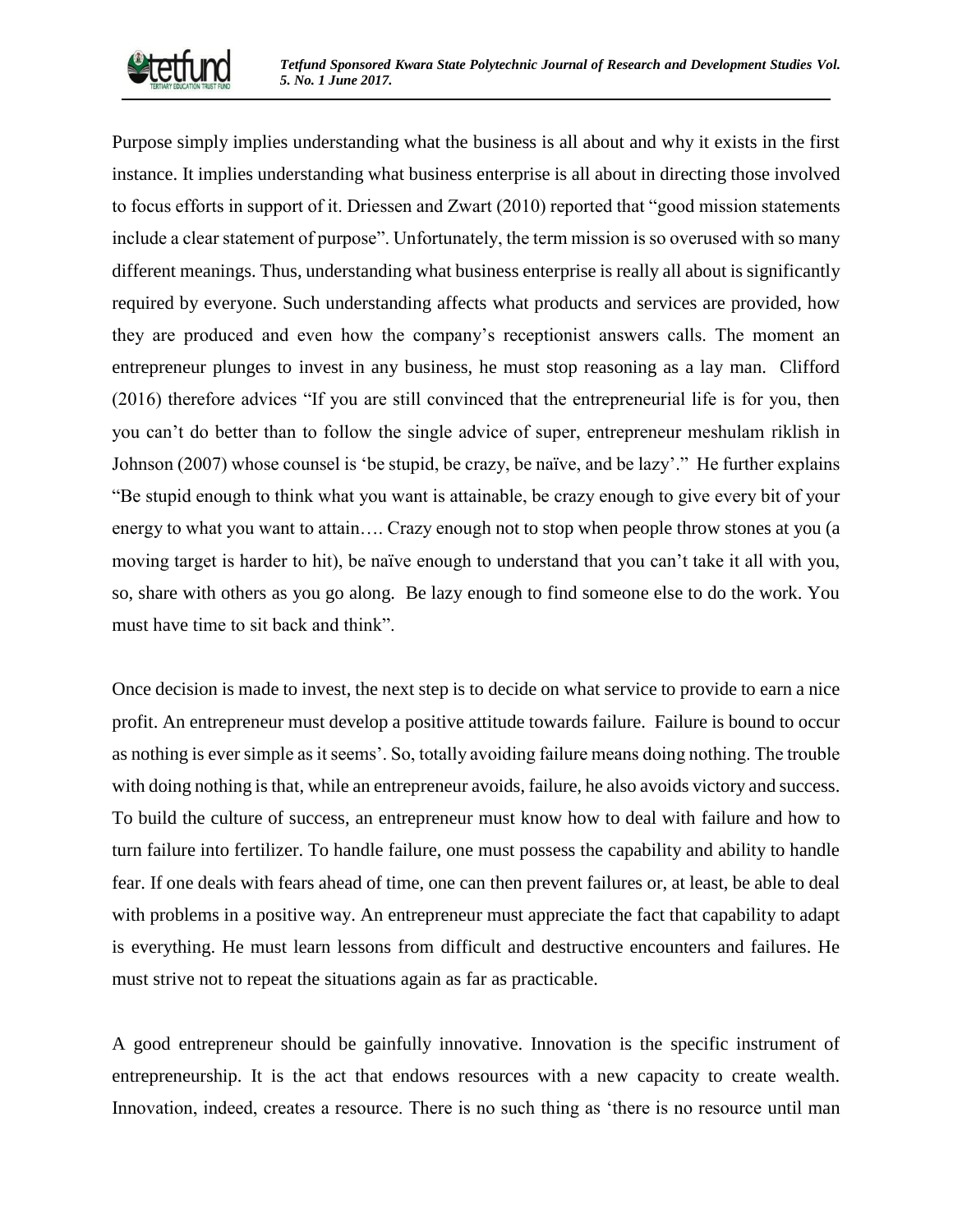

finds a reason for endowing it with economic value' (Yetissen et al, 2015). Of course, every plant is a weed and every mineral is just another rock. In an economy, 'purchasing power' is the greatest resource power. However, purchasing power is the creation of the innovative entrepreneur. It took an individual to come up with the idea of sachet water before other people realize its potentials in generating employment for thousands of people. The same is the story of sachet powdered milk, et cetera. A good entrepreneur must possess the ability to hold on to customers. There is a saying that, 'customer is king'. This is really true for any successful enterprise. A successful entrepreneur must strive to hold on to their customer to the extent of not making them look elsewhere for the services and goods provided. To attain this is not all that an easy task. Positive attitude, going the extra mile, losing something in the process and above all, the tendency to feel that the customer is all the core of one's business survival are required.

## **5. Challenges and Recommendations**

Nigeria entrepreneurs encounter numerous problems. Any attempt to highlight them all will lead to an endless discussion. Some of the various challenges are discussed as follows. When there is no guarantee of security of lives and properties, it is difficult to run a successful venture. In Nigeria, many manufacturing firms have shut down due to their inability to compete with foreign produce and companies. It is expensive running factories with generators as an alternative power supply. In organized societies, generators are employed as bark-up plants to avoid disruptions in the production process. In Nigeria, generators are the main sources of electricity for all and sundry. Constant electricity supply is still a fairly tale, despite the government promises and agendas. The transportation system in Nigeria is really poor. The roads are full of portholes, the railway system is not functioning properly and the water way is underdeveloped while the air transport system is in shambles. It is, therefore, expensive moving both raw materials and finished products from one point to another.

The computer and cyber café centers are poorly located to have access to productive business. High cost of equipment has forced Nigeria entrepreneurs to purchase second value equipment for executing production. Incompetent trainers employed, lack adequate training knowledge. Business leaders often divert the little fund released for the promotion/development of entrepreneurship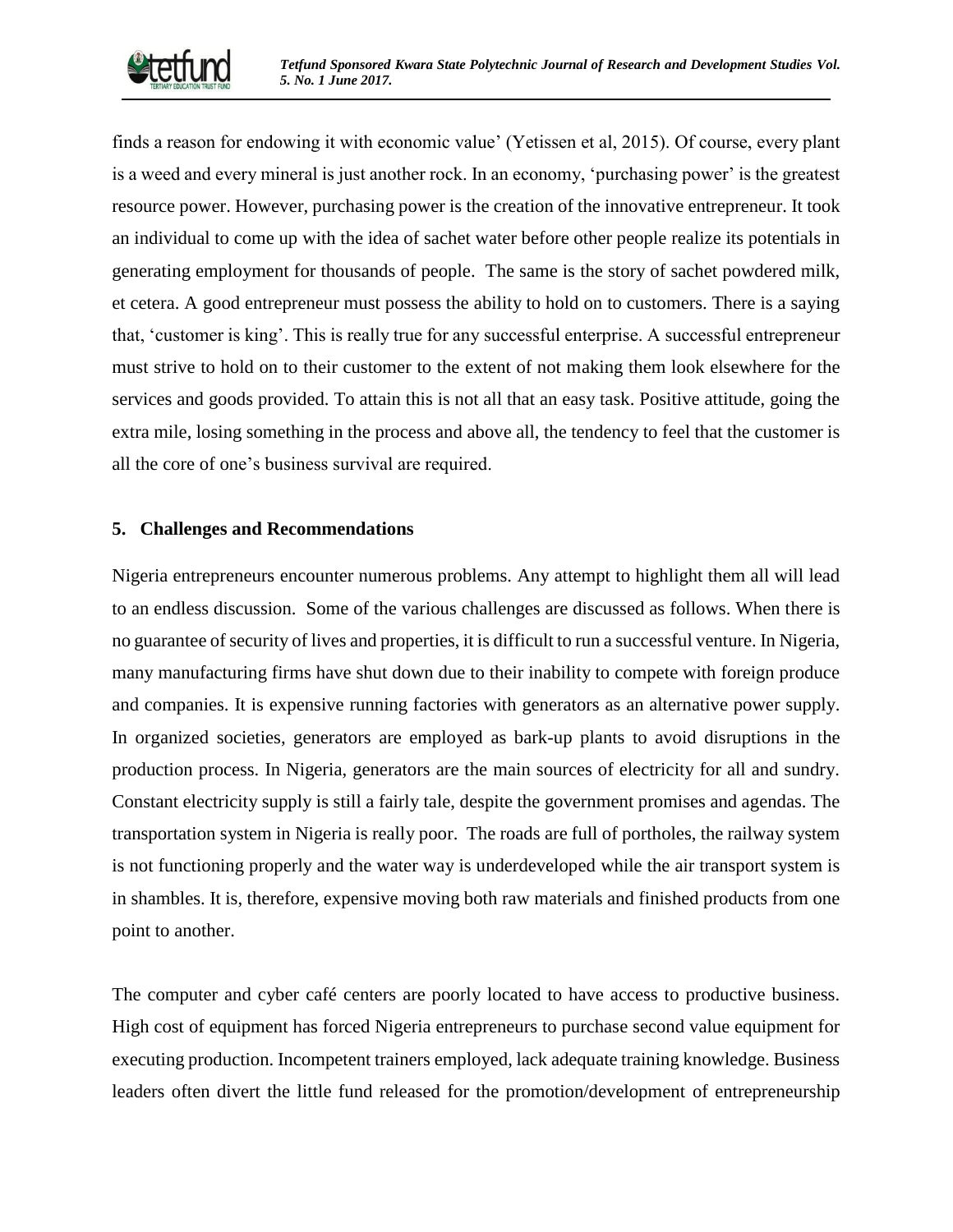

activities into their own pockets. Would be entrepreneurs find it extremely difficult or out-rightly impossible to source fund for starting businesses. The orientation and training given to the trainee is inadequate and is responsible for low performance. Lack of good access roads, adequate materials and personnel to train interested candidates, adequate lecture rooms and technological equipment such as computer and efficient trainers are common challenges.

Constantly, changing and amending the laws and constitution affect both internal and external trade. Most Nigerians are imitators rather than innovators. Most entrepreneurs just undertake one enterprise or the other only because it is seen to be attracting a lot of profit. It is unfortunate that most of the problems are not issues that can be tackled by private sectors alone. Good, knowledgeable and committed leadership is required to cause improvement on the welfare of the citizens at various tiers of government.

To overcome the mentioned challenges, it is recommended that

- I. Law must be enacted to combat corruption; and adequate infrastructural facilities must be provided;
- II. Sufficient fund in terms of soft loans to would be entrepreneurs, must be made available and monitored to ensure proper utilization.
- III. Adequate and efficient personnel and trainers, vis-à-vis adequate materials and equipment must be properly addressed.

The survival of any business enterprise depends on personality factor. This factor refers to how focused a person is, the level of his/her knowledge and thinking ability utilized to visualize, plan, implement plans and forecast future occurrence. Entrepreneur must possess ability to continue managing business effectively for a prolonged period of time. He must be able to take decision concerning his business without seeking for assistance from another person. When need, be he consult someone who specializes in a particular area of need to put him through on how his business can be run effectively. He must have confidence in his employees. Family background, age, education and work experience are influential factors. Entrepreneurship education, short-term training and retraining for both youths and adults are required. Loan scheme should be made available after training to enhance access to capital.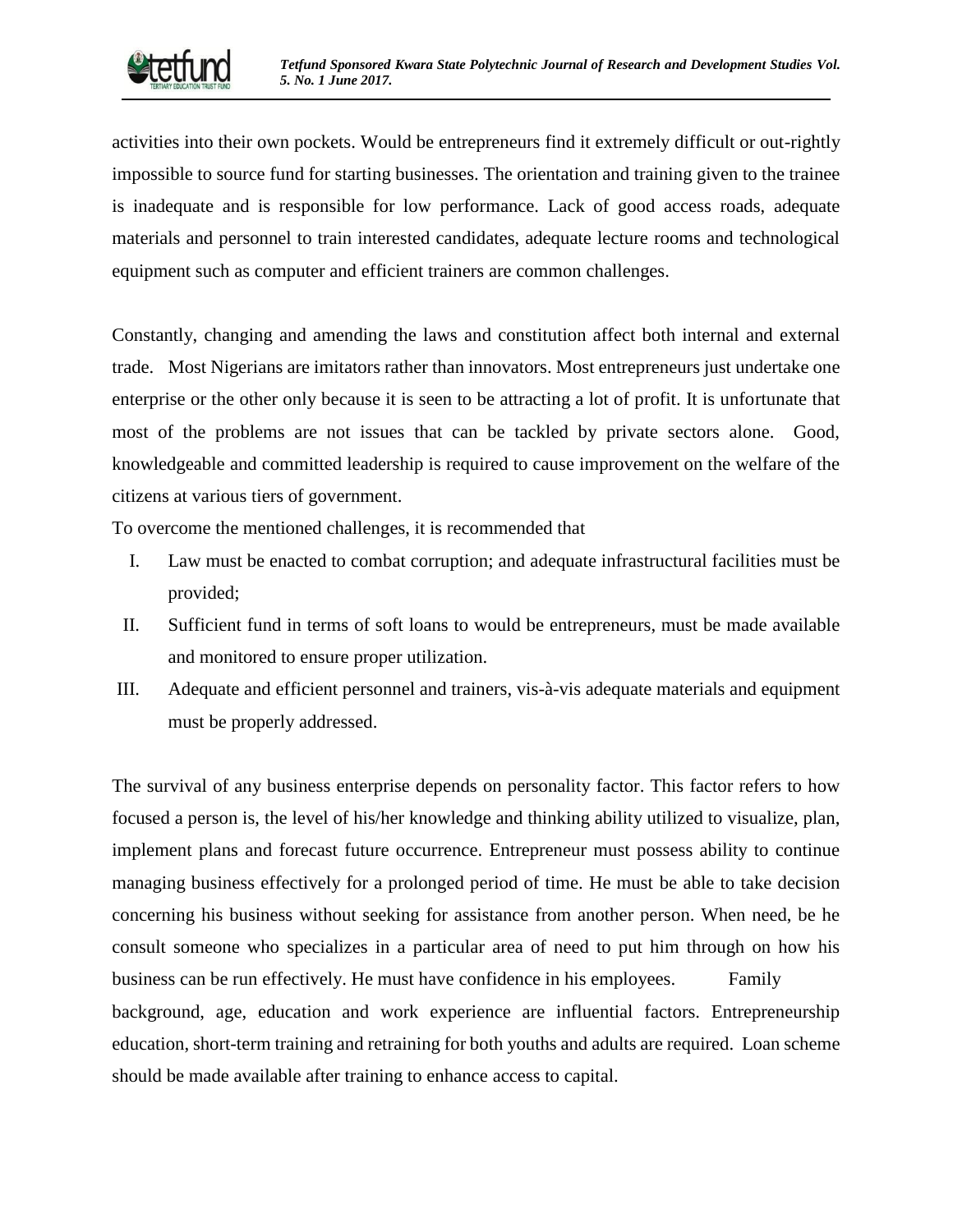

For unemployment to be properly tackled in Nigeria, it is recommended that the government at all levels must entice youths and job seekers, to develop interest in self-employment. The governments are expected to provide

- Interest free revolving loans.
- Tax free operations over a number of years.
- Low cost or no charge workshops/offices on lease.
- Free or reduced cost of business registration.
- Assistance in procuring needed machines/equipment on initial take-off.
- Enlightenments on advantages/benefits of entrepreneurship.

# **References**

2008 Oxford Advanced Learner's Dictionary. Oxford Special Edition

Benefits and advantages.com/tag/benefits\_of\_entrepreneurship, visited 2013 August

Clifford, Catherine (2016). "Why everyone will have to become an entrepreneur",

Entreprenuer.com. Retrieved 8th May

Collins (2006) English dictionary,Glasgow, Harper Collins Publication

Driessen, Martyn, P., Zwart, Peter S. (2010). "The Role of the Entrepreneur in Small Business Success" The Entrepreneurship

scan.pdf:

[http://dictionary.reference.com/browse/entrepreneurship.](http://dictionary.reference.com/browse/entrepreneurship)

<http://www.businessdictionary.com/definition/entreprenuership.html#ix223xv9ciont> Retrieved September, 2016.

[http://www.invstopedia.com/terms/e/entreprenuer.asp.ix22237fNokdsp.](http://www.invstopedia.com/terms/e/entreprenuer.asp.ix22237fNokdsp)

Investopedia.com; visited September, 2016.

Johnson, D.P.M. (2007). "A Glossary of Political Economy Terms" Auburn University

Mark, Van Osnabrugge, Robert J. Robinson (2015). Angel Investing. John Wiley & Sons

Prive, Tanya (2012). "Top 10 Qualities That Make a Great Leader". Forbes. Retrieved 1st September, 2016

Quick MBA/entrepreneurship/definition 2010

Yetisen, A. K.; Volpalti, L. R., Coskin, A. F., Cho, S., Camrani, E., Butt, N. and Yun, S. H. (2005). Entreprenuership Lab. Chp. 15(18)3638–60 visited at http:/10/1039/c5/c00577a.pmid